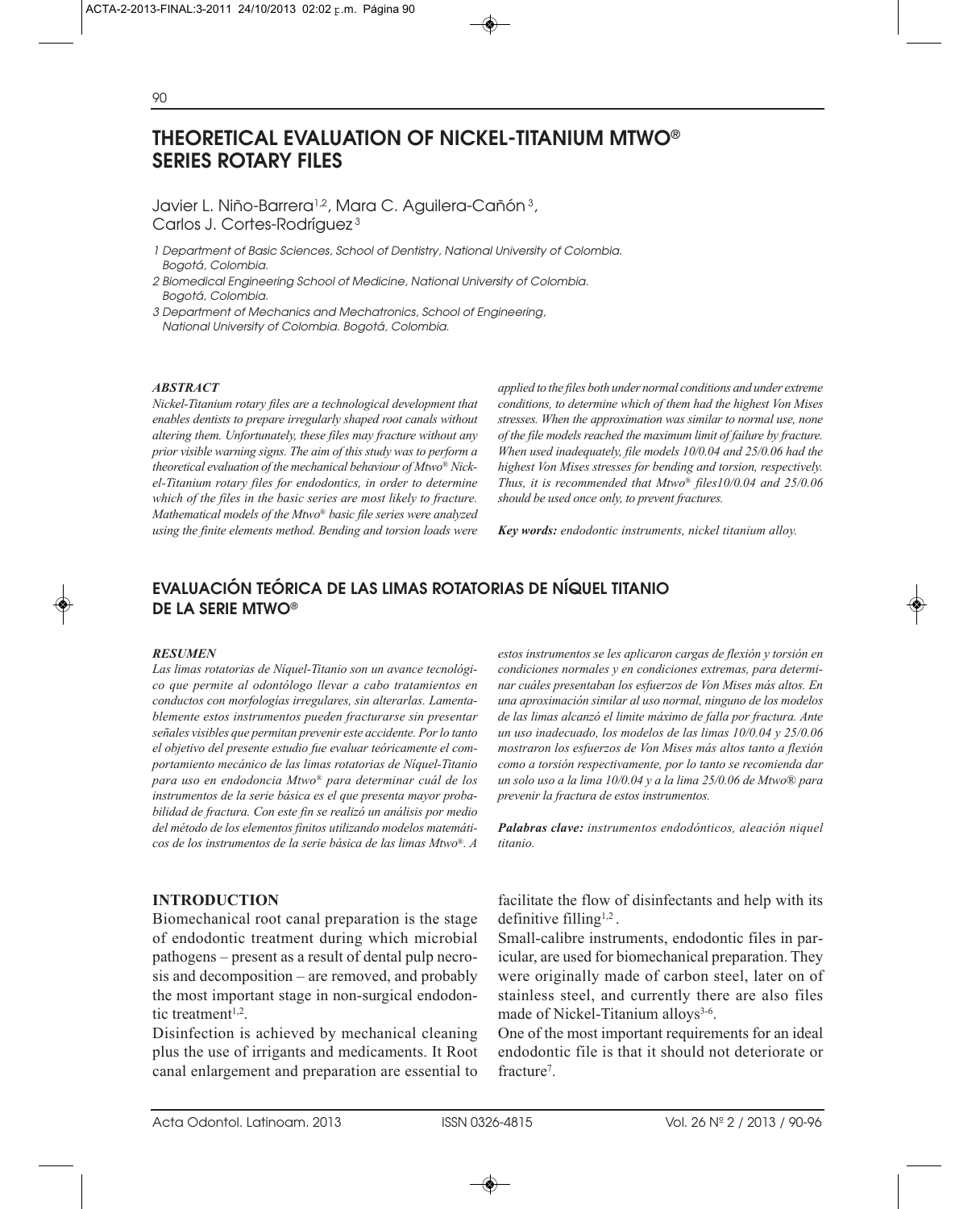The incidence of Nickel-Titanium rotary file fractures is reported as 5% to 21%, depending on its design7. The fracture of an endodontic file inside the root canal is a procedural accident which significantly reduces endodontic success<sup>8</sup>, because the fractured fragment blocks the apical third of the canal and prevents eradication of the infection. The highest endodontic treatment failure rates occur when the initial diagnosis is necrotic pulp<sup> $7-10$ </sup>.

Moreover, a fractured file inside a root canal is of concern to the patient, who of course will not wish to retain a piece of metal which has been impossible to extract from his tooth, and may even sue the dentist<sup>7</sup>.

Among of the most popular file designs in Latin America is Mtwo®, which has an italic S-shaped cross-section and widely-spaced flutes.

The memory and superelasticity properties of Nickel-Titanium mean that these files show no visible deformation during endodontic treatment. This is at the same time their greatest and most dangerous disadvantage, because the operator does not notice any deterioration until the file fractures. It has been attempted to overcome this problem by recommending that Nickel-Titanium files be used once only, but in Latin American countries their high cost necessitate a rational application to this measure, since not all files in one series are equally likely to fracture. Thus, a recommendation is needed regarding which files may be used more than once, and which should definitely be discarded after one use due to the high probability of undergoing fracture if used again.

There are two ways in which an endodontic file can fail inside a root canal: torsional failure and bending failure. Torsional failure happens when part of the instrument becomes trapped in a section of the canal and the driving motor continues to turn, causing the file to fracture. Bending failure happens when the instrument acts on canals with moderate to severe curvature. Repeated compression and tension on the instrument at each revolution may cause fracture. A study of the tendency of Nickel-Titanium files to suffer torsional or bending fracture showed that torsional facture occurs in 55.7% of fractured files, while bending fatigue occurs in  $44.3\%$ <sup>11</sup>.

Torsional and bending fracture can be evaluated by experimental methods, as well as by theoretical systems such as the finite elements method.

The basic Mtwo<sup>®</sup> set is made up of 4 files with different tapers, 10 / 0.04, 15 / 0.05, 20 / 0,06 and 25 /0,06, and although they work on the entire length of the canal, they are used from smallest to largest diameter in order to shape the root canal gradually. It would be useful to general dentists or endodontics specialists to know which file in the series should be given special attention in order to prevent fracture. Thus, the aim of this study was to use finite elements analysis to determine which file in the Mtwo® series may theoretically have greater probability of fracture.

## **MATERIALS AND METHODS Model construction**

A reverse engineering process was performed at the metrology laboratory at the School of Engineering of Colombia National University. Measurements of Nickel-Titanium rotary files were taken with a Carl Zeiss Jenna profile projector, with a resolution of 0.01 mm, for geometric characterization and contour plotting of the files.

Measurements of the Mtwo® files were taken on the instrument profile at the widest and narrowest points along the entire longitudinal axis of the active part only.

## **Tensile stress test to determine the behaviour of the Nickel-Titanium alloy**

The ASTM F2516 – 07 Standard<sup>12</sup> test method for evaluating of Nickel-Titanium superelastic materials, which provides a typical stress-strain curve for their behaviour (Fig. 1), was used as a reference for an experimental study using a Universal Testing Machine for tensile stress loads (Shimadzu model AG-IS), which yielded a graph of the real behaviour of the Nickel-Titanium alloy.

The test consisted of measuring tensile stress on a Nickel-Titanium (NiTiNOL) specimen 0.4 mm in diameter and 150 mm long. The specimen was subjected to traction up to 6% strain at a speed of a 0.04 mm/min. Subsequently, the wire was unloaded at 7 MPa and then subjected to traction until it fractured at a speed of 0.4 mm/min.

The experiment yielded a curve which was very similar to the one reported in standard ASTM  $F2516-07^{12}$  so it was decided to apply data from the stress-strain curve obtained to a simulation by means of finite element analysis. The following data were found for mechanical properties: Young's modulus 31650 MPa, maximum limit of failure by fracture 1270.588 MPa, yielding point 352.941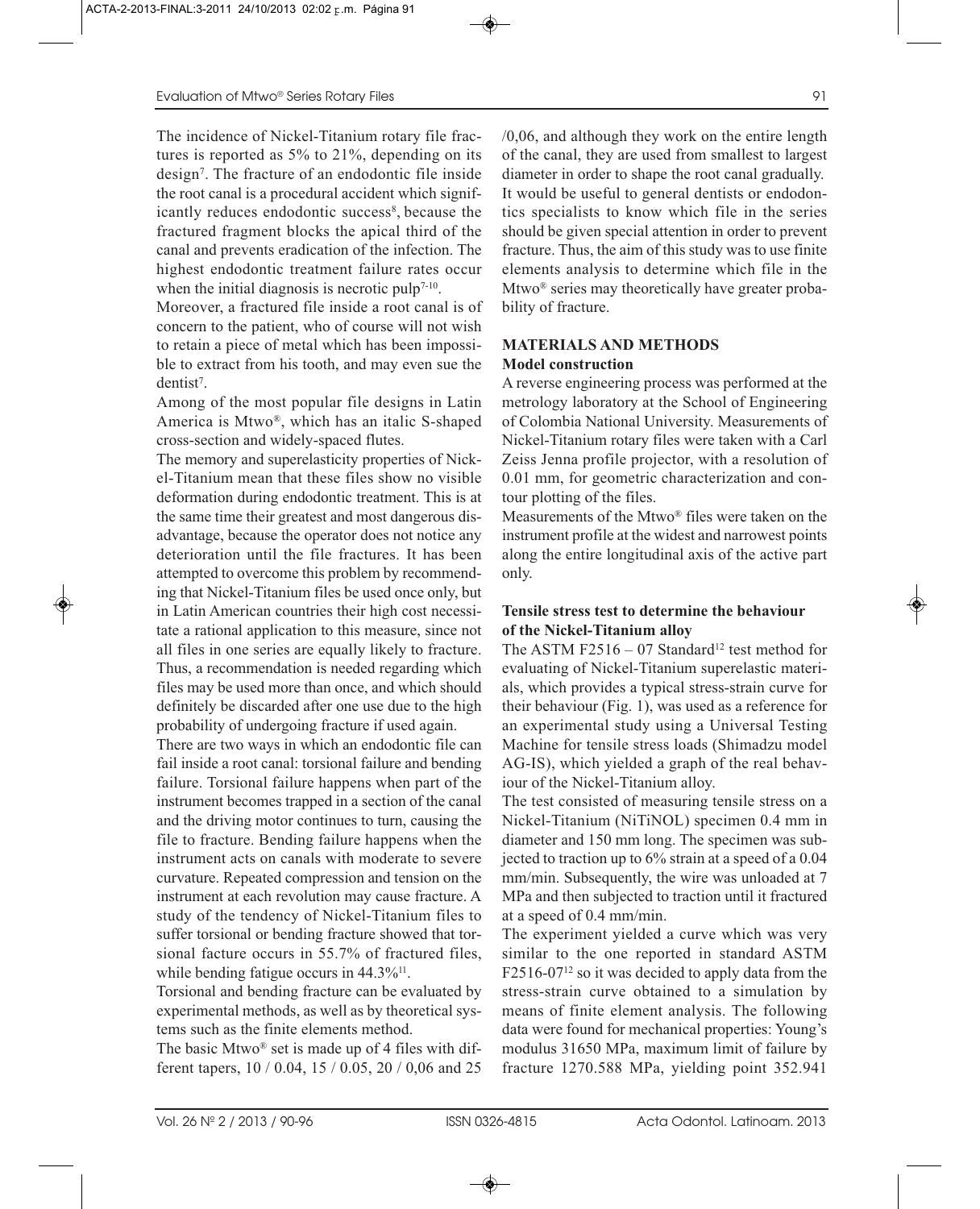

*Fig. 1: a. Stress-strain curve and multi-linear approximation to the behavior of a nickel-titanium alloy. b. Equation used by the Autodesk® Simulation Multiphysics software to calculate Von Mises stresses. c. Equation used by Autodesk® Simulation Multiphysics software to calculate Von Mises stresse on Cartesian coordinates.*



*Fig. 2: a. Restriction at the tip and torque applied at file handpiece. b. Restriction in cantilever at the handpiece and force applied to the tip of the file. c. Restriction in cantilever at the handpiece and at 4 mm from the tip of the file, force applied at the tip.*

| Table 1: Number of elements and nodes per file. |                 |              |  |  |  |
|-------------------------------------------------|-----------------|--------------|--|--|--|
|                                                 | <b>Elements</b> | <b>Nodes</b> |  |  |  |
| $10/0.04$ Mtwo <sup>®</sup>                     | 2041            | 881          |  |  |  |
| 15/0.05 Mtwo <sup>®</sup>                       | 2045            | 761          |  |  |  |
| $20/0.06$ Mtwo <sup>®</sup>                     | 2344            | 934          |  |  |  |
| $26/0.06$ Mtwo <sup>®</sup>                     | 2228            | 901          |  |  |  |

MPa, Poisson ratio 0.3 and density of the material  $6.450$  g/cm<sup>3</sup>.

The software Autodesk Inventor Professional® was used to construct each instrument based on the plots by estimating the working axis and generating the cutting helix around it, after which the characteristic Mtwo® "italic S" cross section was applied. *The Von Mises with Kinematic Hardening material curve* was selected, because it allows an elastic-plastic material to be programmed, thus approaching the real behaviour of a Nickel-Titanium alloy. Previous studies have reported the use of this material model for analyzing finite elements with other software such as Ansys® and Abaqus®13-16. The model also allows a behaviour curve to be programmed according to known data, which may be either experimental or previously reported in the literature. Our study was able to program the material behaviour curve according to the experimental tensile test performed on the Nickel-Titanium specimen.

# **Numerical analysis of the failure criterion used in the finite element analysis**

In order to perform failure analysis taking into account the Von Mises criterion, the Autodesk® Simulation Multiphysics software uses equation b (Fig. 1), where  $\sigma$  *eff* is the Von Mises equivalent stress and  $\sigma l$ ,  $\sigma 2$  and  $\sigma 3$  are the principal stresses. The software can also perform the calculation using equation c, (Fig. 1), where *σxx, σyy* and *σzz* are the principal stresses applied in each element into which the model has been discretized, expressed in terms of Cartesian coordinates.

### **Meshing and application of stresses and restrictions on the 3-D CAD Mtwo® Nickel-Titanium rotary files**

Autodesk® Simulation Multiphysics software was used for finite element analysis for a study on threedimensional models based on the Brick element with 8 nodes and three degrees of freedom. In some cases it was combined with the tetrahedral element with 4 or 5 nodes, and also considered a number of elements which would enable an acceptable computing time (Table 1).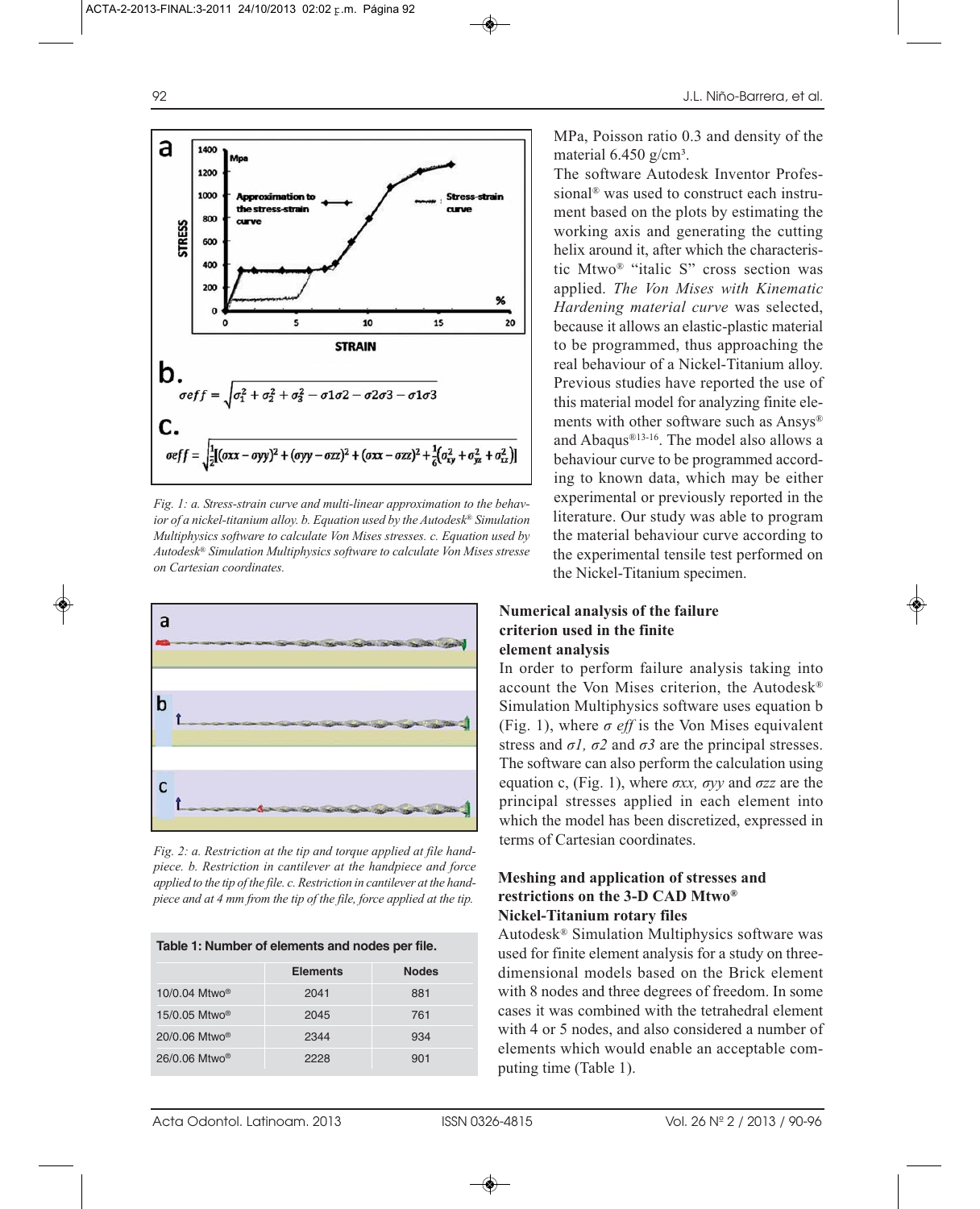To simulate the file being trapped inside the canal and the consequent torsion the file is subject to, restrictions were applied to all degrees of freedom at the end of the file which is in contact with all the walls of the canal (Fig. 2a). We used the torque recommended by the manufacturer: 1.2 N.cm for

file 10/0.04, 1.3 N.cm for file 15/0.05, 2.1 N.cm for file 20/0.06 and 2.3 N.cm for file 25/ 0.06. In addition, high torque was used to evaluate the behavior of the file under extreme conditions.

To simulate bending, a restriction in cantilever was applied to all file models, as reported by Kim *et al.*14-16 A 1N load was applied to the tip of the file models (Fig.2 b) and a restriction was placed at 4 mm from the tip, to simulate the flexion a file undergoes when working in an apical curve (Fig.2 c). Finally, a 5N load – much higher than the previous ones – was applied, to determine the bending behavior of the file in this situation.

### **RESULTS Results for Bending**

Under normal working conditions, no file reached the failure limit. File 10/0.04 had the highest Von Mises stress. However, under extreme conditions, files 10/0.04 and 15 /0.05 might fail and fracture, with file 10/0.04 being the most likely to fracture (Fig. 3, Table 2).

### **Results for Torsion**

Here again, under normal working conditions, no file reached the failure limit, with file 20/0.06 having the highest Von Mises stress. However, upon applying high torque

to simulate extreme working conditions, only file 25/0.06 reached the failure by fracture limit (Fig. 4, Table 3).

Figure 5 shows the result of the finite element analysis for the files which had the highest Von Mises stresses and the situations in which they occurred.



*Fig. 3: Bending results for Mtwo® files.*



*Fig. 4:Torsion results for Mtwo® files.*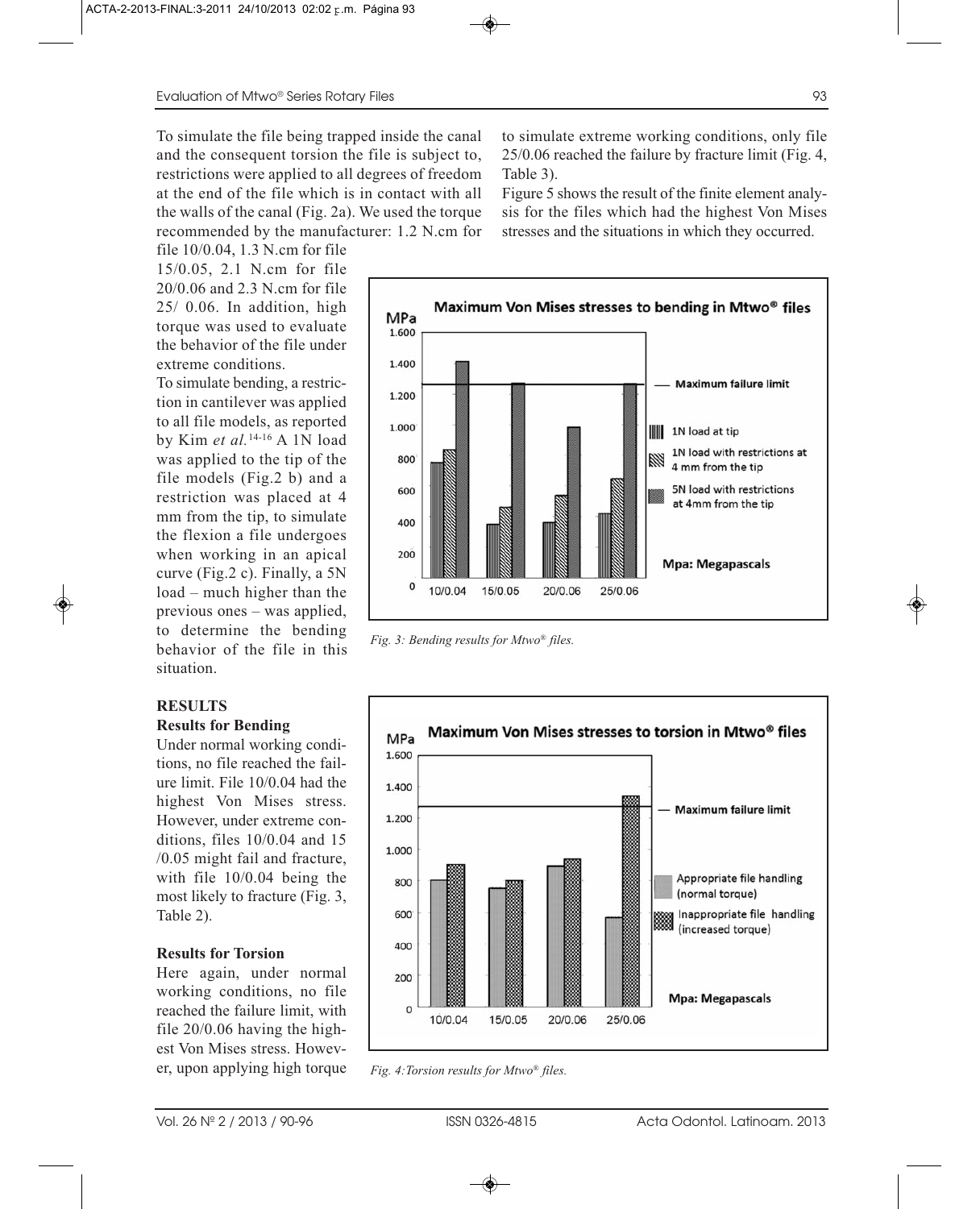| Table 2: Bending results for Mtwo® files. |              |              |             |              |  |  |  |  |
|-------------------------------------------|--------------|--------------|-------------|--------------|--|--|--|--|
| Bending Load- File Type                   | 10/0.04      | 15/0.05      | 20/0.06     | 25/0/06      |  |  |  |  |
| 1N at the tip                             | 753.354 MPa  | 347.698 MPa  | 360.684 MPa | 421.193 MPa  |  |  |  |  |
| 1N with restriction at 4mm from the tip   | 837.825 Mpa  | 460,650 MPa  | 536,646 MPa | 648.025 MPa  |  |  |  |  |
| 5N with restriction at 4mm from the tip   | 1413.288 MPa | 1270.930 MPa | 984.267 MPa | 1268,770 MPa |  |  |  |  |
| MPa: MegaPascals                          |              |              |             |              |  |  |  |  |

| Table 3: Torsional results for Mtwo <sup>®</sup> files. |             |             |             |              |  |  |  |
|---------------------------------------------------------|-------------|-------------|-------------|--------------|--|--|--|
| Torque – File type                                      | 10/0.04     | 15/0.05     | 20/0.06     | 25/0.06      |  |  |  |
| Normal Torque                                           | 805.566 Mpa | 756,870 MPa | 895.147 Mpa | 570.479 MPa  |  |  |  |
| <b>Increased Torque</b>                                 | 906,705 MPa | 804.179 MPa | 941.204 MPa | 1342.840 MPa |  |  |  |
| MPa: MegaPascals                                        |             |             |             |              |  |  |  |



*Fig. 5: Files with the highest Von Mises values: a. File 10/0.04 with restriction in cantilever and restriction at 4mm from the tip with 5N force applied to the tip. b. File 20/0.06 with restriction at the tip and 4N* 

*torque applied at the file handpiece. c. File 25/0.06 with restriction at the tip and 4N* 

*torque applied at the handpiece.*

# **DISCUSSION**

Because this is a simulation, not all clinical conditions can be replicated exactly. Nevertheless, appropriate approximations allowed the Nickel-Titanium rotary files to be evaluated mechanically.

Turpin *et al.*<sup>17</sup> evaluated torsion and bending by taking a segment of file and placing restrictions on one of its surfaces while applying torque on the opposite surface. They used 0.25 Nmm torque of to evaluate torsion, reporting that this value was selected because it is used by rotary instrument engine. In fact, the torque in enginesis much higher than 0.25 Nmm because they are programmed in Ncm. It should be noted that this fault in the approach appears in several of the finite element analyses reported in the literature<sup>14-18</sup>.

In order to simulate bending behavior, a 1N load at the tip of the file has been reported $14-16$ . Applying the same load to all files allows evaluation under equal conditions of the Von Mises equivalent stresses which could lead to file failure. Regarding torsion, the approximations reported in the literature place restrictions in cantilever on the file and apply torque to the tip of the file<sup>14-16</sup>. In reality, files do not undergo this type of stress, but rather, the restrictions should be located at the most apical part of the canal, where the file touches the walls of the canal, and torque should be on the handpiece, i.e. the point at which the file is connected to the engine. Our results show that  $Mtwo^{\circledR}$  file 10/0.04 had the highest Von Mises equivalent stress, thus, it may have the greatest tendency to failure by fracture due to bending stress. However, the results also seem to indicate that it is the most flexible file. Thus, the operator should be especially careful when using it. Nevertheless, being the most flexible file enables it to be used for endodontic treatment of irregularly shaped canals. It should be noted that if this file is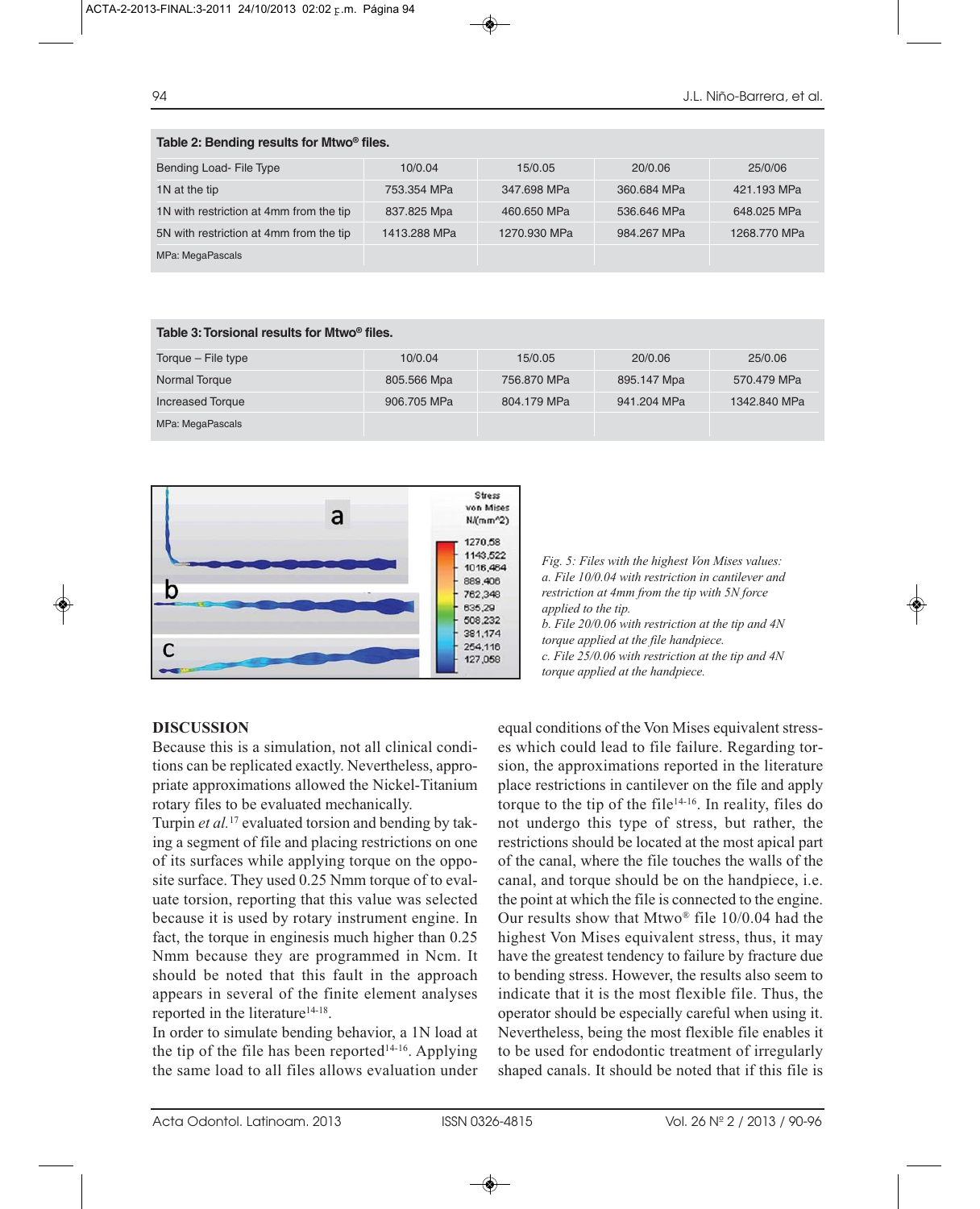used in a canal with moderate to severe curvature, it should not be reused for another treatment, since its mechanical properties may have been irreversibly altered, which may lead to a high possibility of fracture by bending if it is used again. Mtwo® file 25/0.06 had the lowest Von Mises stress, suggesting that it may be the most resistant to facture by bending, but at the same time, the least flexible file in the series, therefore using it for endodontic treatment of canals with abrupt curves in an inappropriate manner (e.g. not following the proper order in the series of instruments) might lead to procedural accidents such as ledges, apical transportations or perforations of the root canal. For excessive load on the file (5N) with restriction at 4mm from the tip, it was interesting to observe that all files surpassed the bending limit for failure by fracture except file 20/0.06, suggesting that it would be less likely to fail than the others when dealing with a very abrupt curve.

In this study, file  $20/0.06$  of the Mtwo<sup>®</sup> series showed the highest value for Von Mises stress to manufacturer-recommended torque without reaching the failure by fracture limit. With higher torque, file 25/0.06 showed the highest Von Mises stress and reached the failure by fracture limit. However, an interesting finding was that even when used inadequately, the other files of the Mtwo® series did not reach the failure by fault limit, suggesting that they may have temporary resistance to failure by fracture in the event of a procedural error.

Lee *et al.*<sup>19</sup>, found a correlation between the number of cycles that a file is used until it fractures (cyclic fatigue) and the maximum Von Mises stress in the instrument before failure. They suggest that as the number of cycles increases prior to fracture, the value of maximum Von Mises stress value decreases, i.e. in this case, the file would be more resistant to frac-

### **ACKNOWLEDGMENTS**

We are grateful to the School of Engineering at Colombia National University for permission to use the laboratories for this study.

### **REFERENCES**

- 1. Schilder H. Cleaning and shaping the root canal. Dent Clin North Am 1974;18:269-296.
- 2. Gettleman BH, Aguirre R. Endodontic cleaning and shaping: current concepts. Endod Rep 1993;8:19-24.

ture, whereas if the file withstands few cycles prior to fracturing, the value of the maximum Von Mises stress increases and the file would be less resistant.

On this basis, we will compare the results of clinical studies evaluating cyclical fatigue in Mtwo® files to the results of our study.

Plotino *et al.*<sup>20</sup> found that when there was severe curvature, the Mtwo® file 25/0.06 had the fewest rotations prior to fracture was (72 rotations). When the file worked under normal conditions, file 10/0.04 had the highest number of rotations prior to fracture (885 rotations). These are similar to the results of our study, which found that under difficult working conditions, file 25 /0.06 had highest Von Mises stress to torsion, and under normal working conditions, file 10 /0.04 had the lowest Von Mises stress to rotation.

Inan *et al.*<sup>21</sup> found that Mtwo® file 10/0.04 was the most likely to fracture by bending, in agreement with our study. File 25/0.06 came second, also in agreement with our analysis. Another study by Inan *et al.*<sup>22</sup> on the Mtwo® series found that file 20/0.05 was the least resistant to torsional fracture, again in agreement with our study.

To conclude, when Mtwo® series files are used in an endodontic treatment, special care should be taken in the use of files 10/0.04 and 25 /0.06. They should be used once only, otherwise there is a high risk of fracture. However, in a root canal with moderate to severe curvature, file 10/0.04 is recommended because it is highly flexible and may respect the original root canal shape, avoiding accidents such as ledges or perforations.

Similarly, caution is advised when using file 25/0.06 for which permeabilization or patency procedures are recommended to allow it to work freely in the root canal without the tip becoming trapped.

### **CORRESPONDENCE**

Dr.Javier L. Niño-Barrera Universidad Nacional de Colombia, Bogotá, Colombia Calle  $134 \text{ A } #53 - 82$  interior 9, apartamento 204. e-mail : jlninob@unal.edu.co

- 3. Walia HM, Brantley WA, Gerstein H. An initial investigation of the bending and torsional properties of Nitinol root canal files. J Endod 1988;14:346-351.
- 4. Svec TA, Powers JM. Effects of simulated clinical conditions on nickel-titanium rotary files. J Endod 1999;25:759-760.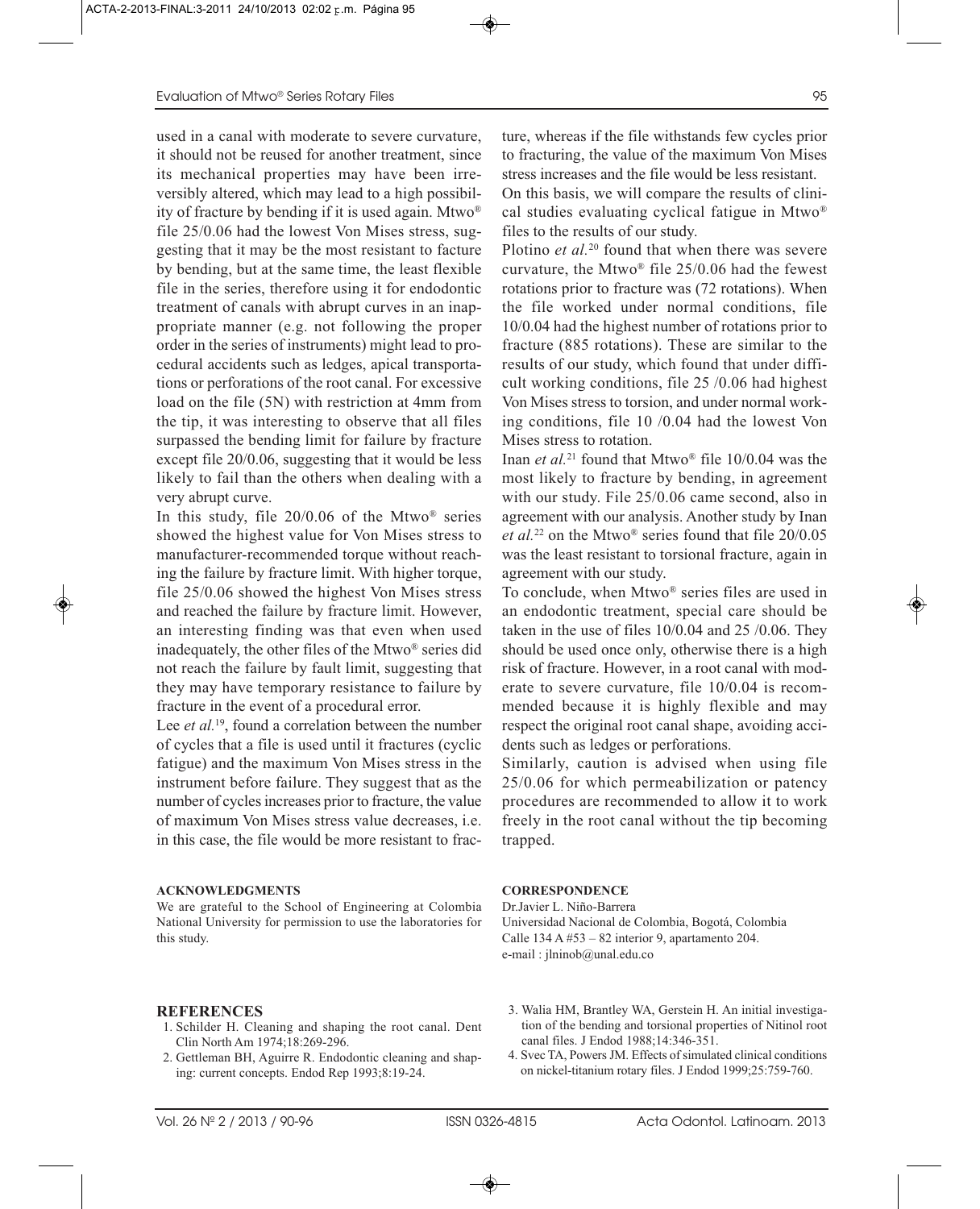- 5. Peters OA. Current challenges and concepts in the preparation of root canal systems: a review. J Endod. 2004;30:559-567.
- 6. Baumann MA. Nickel-titanium: options and challenges. Dent Clin North Am 2004;48:55-67.
- 7. Cheung G. Instrument fracture: mechanisms, removal of fragments, and clinical outcomes. Enodontic Topics. 2009;16:1-26.
- 8. Sjogren U, Hagglund B, Sundqvist G ,Wing K. Factors affecting the long-term results of endodontic treatment. J Endod 1990; 16: 498-504.
- 9. Grossman LI. Guidelines for the prevention of fracture of root canal instruments. Oral Surg, Oral Med, Oral Pathol, Oral Radiol 1969;28:746-752.
- 10. Parashos P, Messer HH. Rotary NiTi instrument fracture and its consequences. J Endod 2006;32:1031-1043.
- 11. Sattapan B, Nervo GJ, Palamara JE, Messer HH. Defects in rotary nickel-titanium files after clinical use. J Endod 2000;26:161-165.
- 12. ASTM. Standard Test Method for Tension Testing of Nickel-Titanium Superelastic Materials. Current edition approved Dec 1, 2007 Published January 2008 Originally approved in 2005 Last previous edition approved in 2006 as F2516 – 06 DOI: 101520/F2516-07E02. Copyright by ASTM: ASTM; 2008.
- 13. Xu X, Eng M, Zheng Y, Eng D. Comparative study of torsional and bending properties for six models of nickel-titanium root canal instruments with different cross-sections. J Endod 2006;32:372-375.
- 14. Kim TO, Cheung GS, Lee JM, Kim BM, Hur B, Kim HC. Stress distribution of three NiTi rotary files under bending and torsional conditions using a mathematic analysis. Int Endod J 2009;42:14-21.
- 15. Kim HC, Kim HJ, Lee CJ, Kim BM, Park JK, Versluis A. Mechanical response of nickel-titanium instruments with different cross-sectional designs during shaping of simulated curved canals. Int Endod J 2009;42:593-602.
- 16. Kim HC, Cheung GS, Lee CJ, Kim BM, Park JK, Kang SI. Comparison of forces generated during root canal shaping and residual stresses of three nickel-titanium rotary files by using a threedimensional finite-element analysis. J Endod 2008;34:743-747.
- 17. Turpin YL, Chagneau F, Bartier, Cathelineau G, Vulcain JM. Impact of torsional and bending inertia on root canal instruments. J Endod 2001;27:333-336.
- 18. Zhang EW, Cheung GS, Zheng YF. Influence of cross-sectional design and dimension on mechanical behavior of nickel-titanium instruments under torsion and bending: a numerical analysis. J Endod 2010;36:1394-1398.
- 19. Lee MH, Versluis A, Kim BM, Lee CJ, Hur B, Kim HC. Correlation between experimental cyclic fatigue resistance and numerical stress analysis for nickel-titanium rotary files. J Endod 2011;37:1152-1157.
- 20. Plotino G, Grande NM, Sorci E, Malagnino VA, Somma F. A comparison of cyclic fatigue between used and new Mtwo Ni-Ti rotary instruments. Int Endod J 2006;39: 716-723.
- 21. Inan U, Aydin C, Demirkaya K. Cyclic fatigue resistance of new and used Mtwo rotary nickel-titanium instruments in two different radii of curvature. Aust Endod J 2011; 37:105-108.
- 22. Inan U, Gonulol N. Deformation and fracture of Mtwo rotary nickel-titanium instruments after clinical use. J Endod 2009; 35:1396-1399.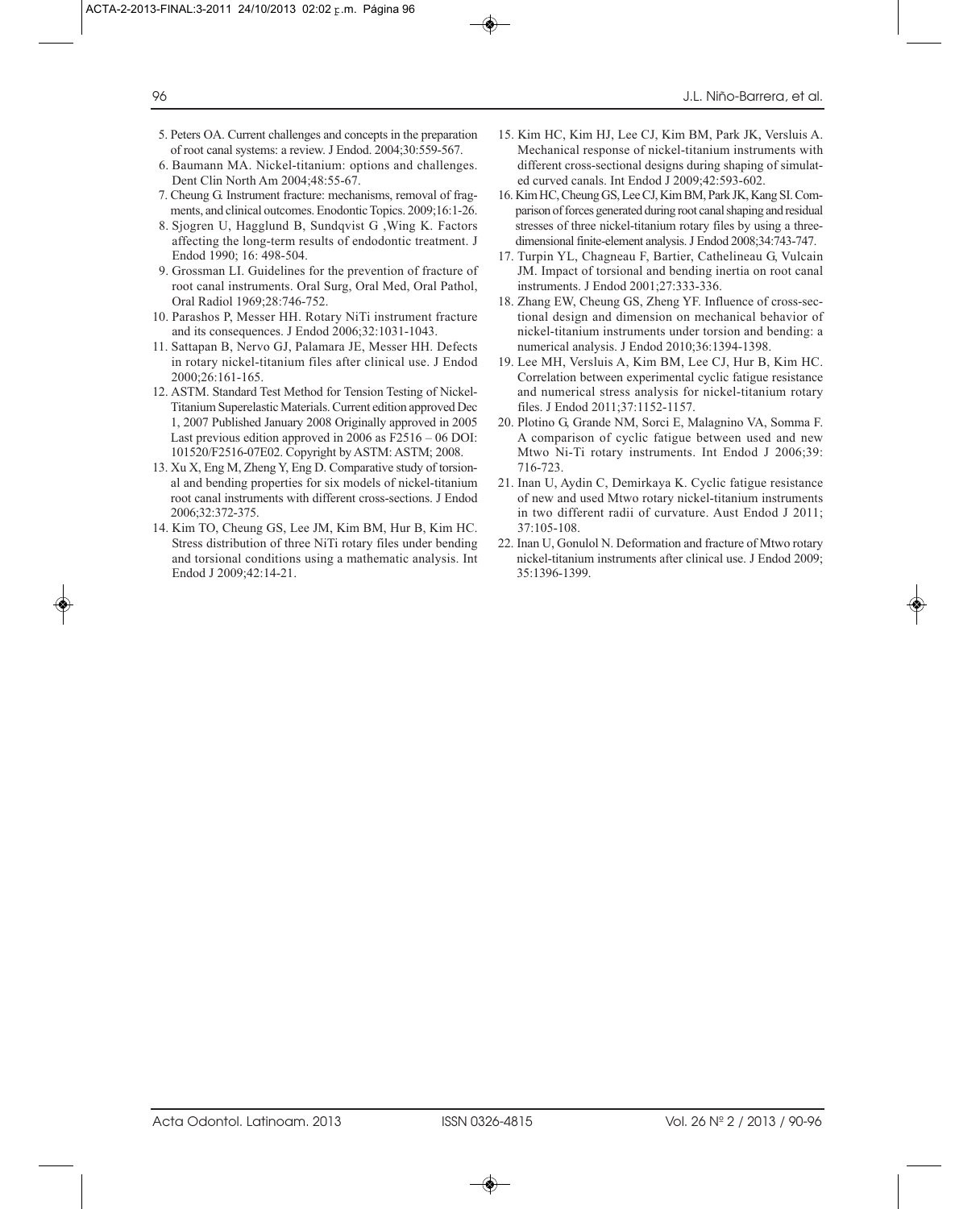# **ALVEOLAR WOUND HEALING IN RATS FED ON HIGH SUCROSE DIET**

María A. Baró, Marina R. Rocamundi, Javier O. Viotto, Ruth S. Ferreyra

Department of Oral Biology. School of Dentistry. Córdoba National University.

### *ABSTRACT*

*The potential for bone repair is influenced by various biochemical, biomechanical, hormonal, and pathological mechanisms and factors such as diet and its components, all of which govern the behavior and function of the cells responsible for forming new bone. Several authors suggest that a high sucrose diet could change the calcium balance and bone composition in animals, altering hard tissue mineralization. The mechanism by which it occurs is unclear. Alveolar healing following tooth extraction has certain characteristics making this type of wound unique, in both animals and humans.* 

*The general aim of this study was to evaluate and quantify the biological response during alveolar healing following tooth extraction in rats fed on high sucrose diets, by means of osteocyte lacunae histomorphometry, counting empty lacunae and measuring areas of bone quiescence, formation and resorption.* 

*Forty-two Wistar rats of both sexes were divided into two groups: an experimental group fed on modified Stephan Harris diet (43% sucrose) and a control group fed on standard balanced diet. The animals were anesthetized and their left and right lower molars extracted. They were killed at 0 hours, 14, 28, 60 and 120 days. Samples were fixed, decalcified in EDTA and embedded in paraffin to prepare sections for optical microscopy which were stained with hematoxylin/eosin. Histomorphometric analysis showed significant differences in the size of osteocyte lacunae between groups at 28 and 60 days, with the experimental group having larger lacunae. There were more empty lacunae in the experimental group at 14 days, and no significant difference in the areas of bone activity. A high sucrose diet could modify the morphology and quality of bone tissue formed in the alveolus following tooth extraction.*

*Key words: Tooth Socket, bone, dietary sucrose.*

# **CICATRIZACIÓN ALVEOLAR EN RATAS CON DIETA RICA EN SACAROSA**

#### *RESUMEN*

*El potencial de reparación ósea esta influenciado por una variedad de mecanismos bioquímicos, biomecánicos, hormonales, patológicos y factores como la dieta y sus componentes; todos rigen comportamiento y función de las células encargadas de formar nuevo hueso. Varios autores sugieren que una dieta rica en sacarosa, podría cambiar el balance del calcio y la composición ósea en animales, alterando la mineralización de tejidos duros. El mecanismo por el cual esto se produce no es claro. La cicatrización alveolar post extracción reúne características particulares que la convierten en una herida única, en animales y en humanos.* 

*El objetivo general de este trabajo fue evaluar y cuantificar la respuesta biológica durante la cicatrización alveolar post extracción en ratas con dieta rica en sacarosa; mediante la histomorfometría de lagunas osteocíticas, recuento de lagunas vacías y medición de zonas de reposo, neoformación y resorción ósea.*

*Se utilizaron 42 ratas Wistar, de ambos sexos, que fueron divididas en dos grupos: grupo experimental, alimentadas con*

### **INTRODUCTION**

Following tooth extraction, a series of events takes place in the human alveolus which makes this type of wound unique in the body. The broken surface covering exposes the bone and clot to a septic cavity containing microorganisms (saprophytes or pathogens), which may upset the biological bal-

*dieta modificada de Stephan Harris (43% de sacarosa) y grupo control alimentadas con dieta balanceada estándar. Se anestesiaron los animales y se extrajeron primeros molares inferiores, derecho e izquierdo, luego fueron sacrificados a las 0hs., 14, 28, 60 y 120 días. Las muestras obtenidas fueron fijadas, descalcificadas con EDTA e incluidas en parafina y se obtuvieron cortes para microscopia óptica que fueron coloreados con hematoxilina/eosina.* 

*El análisis histomorfométrico mostró diferencias significativas de tamaño entre lagunas osteocíticas de ambos grupos a los 28 y 60 días siendo de mayor tamaño en los experimentales, se encontraron mayor cantidad de lagunas vacías en experimentales a los 14 días y no hubo diferencias significativas en las superficies de actividad ósea.*

*Una dieta rica en sacarosa podría producir modificaciones en la morfología y calidad del tejido óseo que se forma en el alveolo post extracción dentaria.*

*Palabras clave: Alvéolo dentario, hueso, dieta rica en sacarosa*

ance1. In addition, the entire periodontium is irreversibly damaged and healing takes place by secondary intention<sup>2</sup>.

The potential for bone repair is influenced by a range of external factors, such as diet, which affects the behavior and function of the cells responsible for forming new bone.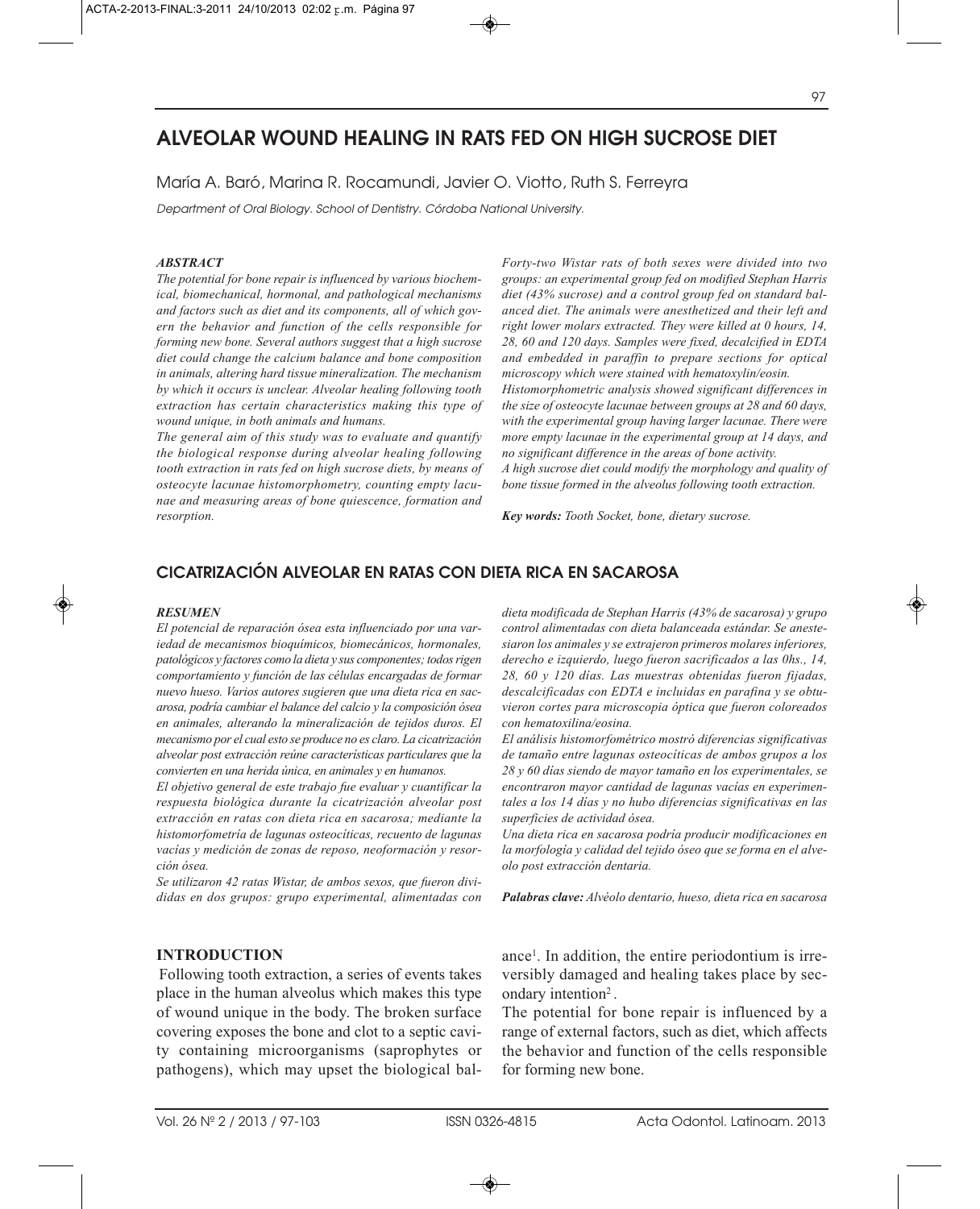Osteocytes, the most plentiful cells in bone tissue $3,4$ , are involved in control of extracellular concentration of calcium and phosphorus and in the process of adaptive remodeling through cell-cell interactions in response to the local environment, thus preserving bone homeostasis and ensuring bone vitality. They are found in the osteocyte lacunae and connect by means of a network of cytoplasmic processes through cylindrical canaliculi to blood vessels and other osteocytes, forming a bone microcirculation system, sending and receiving signals to and from other osteocytes, osteoblasts and bone- $\lim_{\varepsilon}$  cells<sup>5</sup>.

Several studies have shown that a high sucrose diet alters mineral metabolism in humans, inducing changes in calcium balance<sup>6</sup>. In experimental animals, changes in bone composition have been observed,7 as well as variations in the mineralization of hard tissues, teeth and bones<sup>8</sup>, taking into account that their formation processes are considerably similar<sup>9</sup>. Regarding dentin, it was found that there is a reduction both in its degree of mineralization<sup>10</sup> and in the amount formed<sup>11</sup>; regarding bone tissue, there is alteration of mechanical properties<sup>12,13</sup>, with marked reductions in concentrations of calcium and phosphorous, bone density and resistance to fracture in rats of both sexes<sup>14</sup>. All the literature consulted shows bone alterations produced by a high sucrose diet in different bones in experimental animals; but there is no description of what happens or how this kind of diet affects the maxillaries or the alveolus following tooth extraction in humans or experimental animals.

The mechanism by which high sucrose diet negatively affects bone metabolism is still unclear. It has been reported that it might cause glucose-intolerance and hyperinsulinemia, which indirectly produce deleterious effects on the bone<sup>15</sup>. The consequences of this kind of diet on calcium absorption, bone calcium content and bone mechanical properties are still a matter of controversy.

The aims of this study were to assess and quantify the effects produced by a high sucrose diet on bone tissue by means of a histomorphometric study of the osteocyte lacunae in the bone tissue, surface areas of bone undergoing resorption and new formation, and quantity of osteocytes and empty lacunae per mm2 during alveolar wound healing following tooth extraction in rats.

# **MATERIALS AND METHODS**

Forty-two Wistar rats of both sexes were fed on the same standard feed from birth to weaning (21 days), after which they were divided into two groups of 21, a control group and an experimental group. The control group was fed a standard balanced diet (Gepsa Feeds, Grupo Pilar, Bs. As., Argentina) and the experimental group was fed a modified Stephan Harris diet<sup>16</sup> with high sucrose content  $(43%)$ . Each group comprised four sub-groups of 5 rats (3 females and 2 males), to be killed at 14, 28, 60 and 120 days, plus one rat to be killed at 0 hours.

The food for the experimental group was prepared once a week because it did not contain any preservatives. The ingredients and quantities were strictly controlled. Food and water were provided *ad libitum*.

The rats were identified according to group. For the extractions they were given an intra-peritoneal injection of 8 mg/100g ketamine chlorhydrate (Ketalar®, Parke Davis, Morris Plains, NJ) and 1.28 mg/100g xylazine (Rompun®, Bayer, Leverkusen, Germany). The treatment area was disinfected with  $0.12\%$  chlorhexidine digluconate solution<sup>17</sup>.

Right and left lower first molars were extracted using a dental explorer as an extraction elevator after peeling back the soft tissues, and a mosquito clamp to complete the extraction<sup>18,19</sup>.

Rats were euthanized at 0 hours, 14, 28, 60 and 120 days by anesthetizing with ketamine chlorhydrate plus xylacine and perfusion with 10% buffered formalin.

The whole lower maxillary was extracted, a sagittal section was performed at its mid-point and the pieces were preserved in formalin at 4° C for 24 hours<sup>20</sup>.

The right half was decalcified in EDTA at neutral pH for  $+/- 30$  days, with radiographic control of the process. Samples were embedded in paraffin and 10 serial sections, ons 5 to 7  $\mu$ m thick, were cut on a plane across the alveolus zone corresponding to two of the roots of the extracted molar – a modification of the original experimental model by Guglielmotti et al. $21$  in which the section was obtained at the level of the mesial root of the extracted molar. The sections were stained with hematoxylin/eosin and the following parameters measured under conventional optical microscopy (Olympus BX 50F4): total lacuna area, lacuna perimeter, quantity of empty lacunae per mm2 and bone surfaces.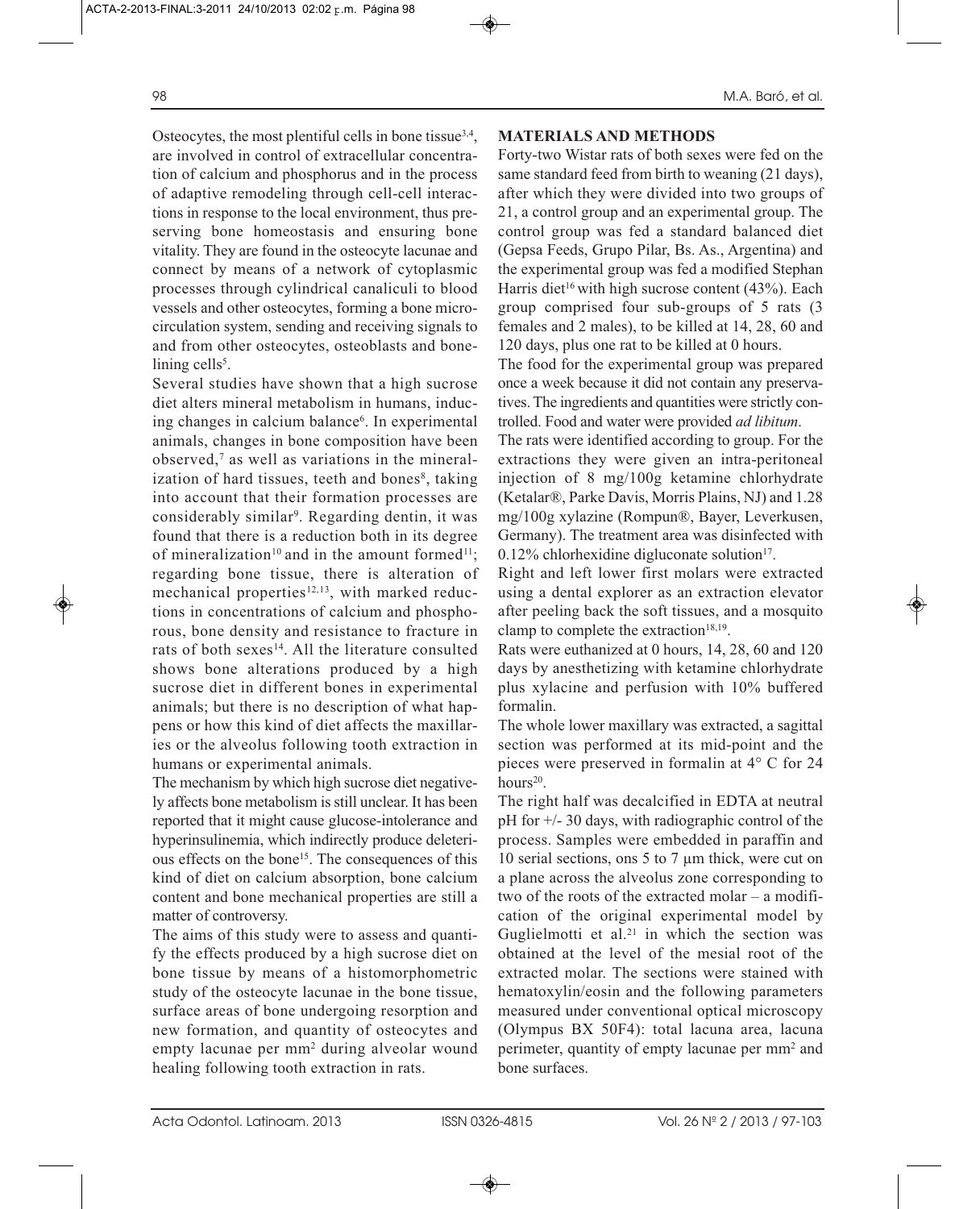### **Histomorphometry**

Eight to 10 microscope images at 40X were digitalized from each case and at least 50 true lacunae were taken randomly, following a zigzag pattern<sup>22,23</sup>. Areas of 18861  $\mu$ m<sup>2</sup> were evaluated using the Image Pro Plus program. The microscopecamera optical system was calibrated for each objective with a micro-rule ( Carl Zeiss). The area of the complete lacunae (without canalicular projections) was measured directly using the image analyzer. Uncomplete and empty lacunae were avoided.(Fig. 1).

Empty lacunae were counted using 40X images and with relation to the number of osteocytes per mm<sup>2</sup>.

## **Bone surfaces**

In order to measure the percentages of bone quiescence, new formation and resorption, the alveolar area corresponding to the bisector of the angle formed between the external cortical wall and a horizontal line passing through the roof of the mandibular canal was considered.17,18 The images were digitalized at 20X and the areas were marked manually, considering the following histological parameters:

Quiescent surface: smooth bone surface with inactive atrophic-looking osteoblasts attached to the bone wall (Fig. 2).

Area undergoing new formation: surface of bone tissue with a lining of osteoid material and hypertrophic osteoblasts attached to it (Fig. 3).

Resorption area: eroded bone surface with Howship's lacunae, with or without osteoclasts (Fig. 4). Results were statistically evaluated by means Student's T-test for mean areas of osteocyte lacunae, Chi Square for Areas of bone remodeling and Mann Whitney's test for quantity of empty lacunae per mm2.

# **RESULTS**

### **Histomorphometric analysis**

Morphological differences in the osteocyte lacunae were observed between groups at different times. The ones in the experimental group were more irregular, rounded and larger than those in the control group. Significant differences were found in mean areas at 28 and 60 days (Figs. 5, 6, 7 and 8). Table 1 shows the mean values for each group at all times. They were analyzed using Student's test, considering p<0.05 as significant.



*Fig. 1A: Microphotograph of osteocyte lacunae to be measured.*



*Fig. 1B: The same slide with lacunae selected semi-automatically for measurement.(hematoxylin/eosin – 40X).*



*Fig. 2: Quiescent area with osteoblasts of atrophic appearance on the bone surface.(Hematoxylin/eosin – 40X).*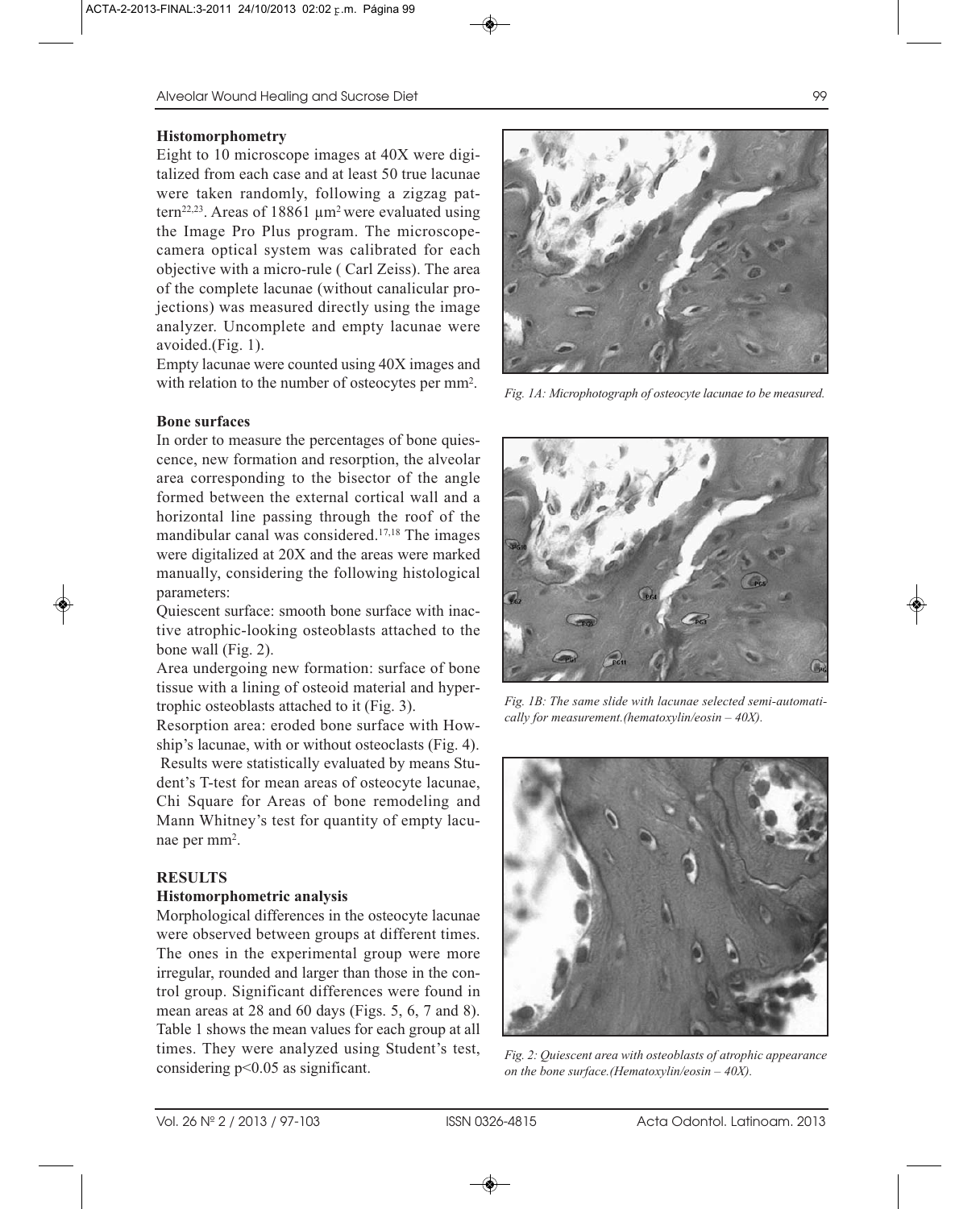

*Fig. 3: Area of newly formed bone with hypertrophic osteoblasts and osteoid.(Hematoxylin/eosin – 40X).*



*Fig. 4: Resorption area with Howship's lacunae. (Hematoxylin/eosin – 40X).*



*Fig. 5: Control at 28 days: the bone tissue has an orderly arrangement with clearly outlined, elliptical osteocyte lacunae of normal size containing osteocytes. (Hematoxylin/eosin – 40X).*



*Fig. 6: Control at 60 days: osteocyte lacunae maintain their shape and are smaller than in controls at 28 days due to the change in the maturity of the bone tissue, which has basophilic lines of inversion and more compact appearance. (Hematoxylin/eosin – 40X).*



*Fig. 7: Experimental at 28 days: inverse lines showing intensive bone remodeling; lacunae more irregular but clearly outlined and larger than in the controls. (Hematoxylin/eosin – 40X).*



*Fig. 8: Experimental at 60 days. Bone tissue with disorganized appearance, lacunae clearly larger than in controls, outlines poorly defined and morphology becomes irregular. (Hematoxylin/eosin – 40X).*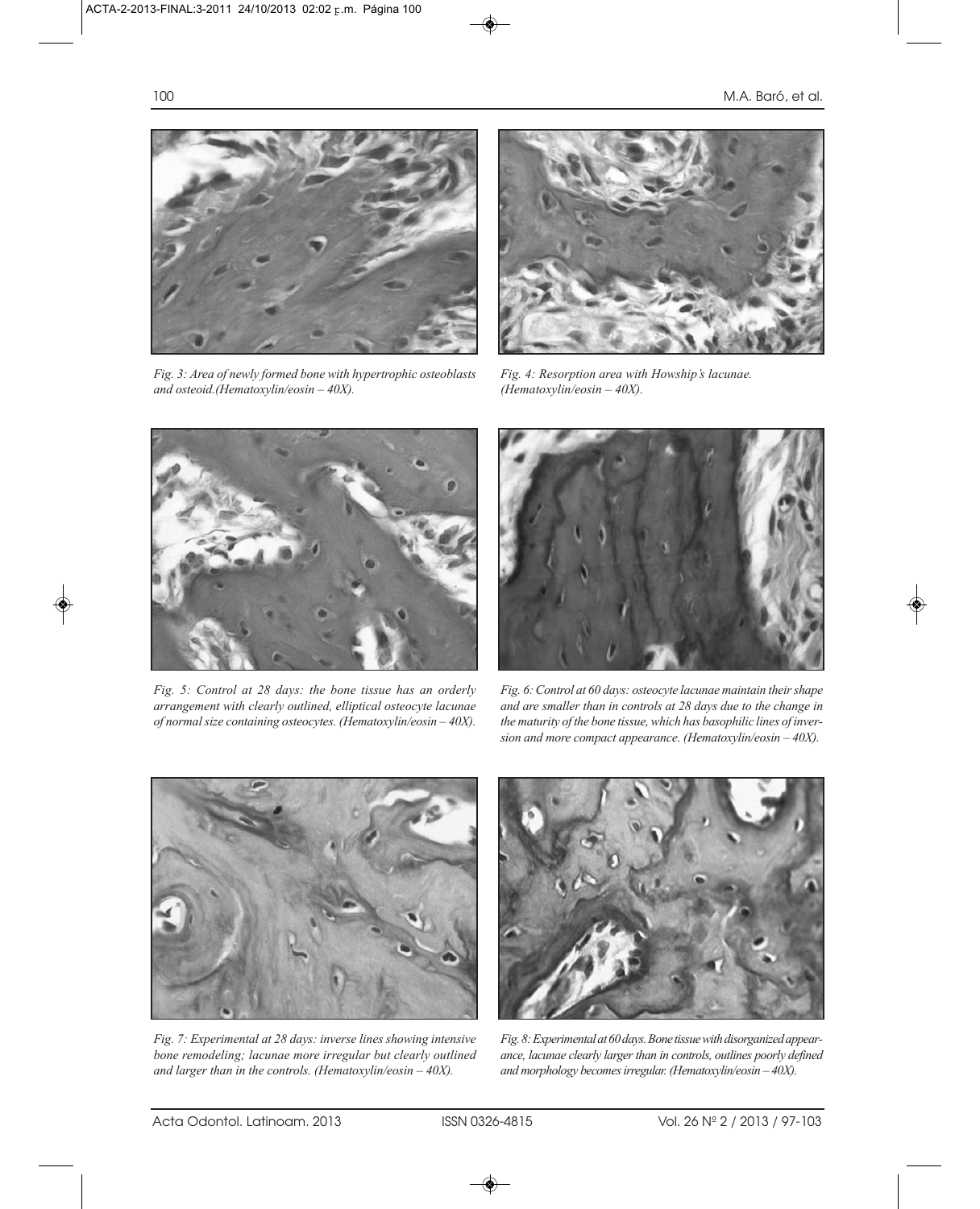| <b>Time</b>           | 14 days        |                            | 28 days               |                            | 60 days               |                            | 120 days              |                            |
|-----------------------|----------------|----------------------------|-----------------------|----------------------------|-----------------------|----------------------------|-----------------------|----------------------------|
|                       | Control<br>N:5 | <b>Experimental</b><br>N:5 | <b>Control</b><br>N:5 | <b>Experimental</b><br>N:5 | <b>Control</b><br>N:5 | <b>Experimental</b><br>N:5 | <b>Control</b><br>N:5 | <b>Experimental</b><br>N:5 |
| Mean area $(\mu m^2)$ | 54.0           | 53.3                       | 48.4                  | 52.6                       | 43.3                  | 46.6                       | 46.0                  | 46.7                       |
| Standard error        | 1.1            | 1.2                        | 1.4                   | 1.2                        | 0.9                   | 1.0                        | 1.1                   | 1.0                        |
| Mean deviation        | 19.97          | 21.09                      | 25.31                 | 21.06                      | 16.20                 | 17.75                      | 19.53                 | 18.08                      |
| Maximum               | 134.4          | 148.5                      | 224.3                 | 142.9                      | 103.4                 | 140.7                      | 128.8                 | 117.3                      |
| <b>Minimum</b>        | 16.6           | 18.7                       | 13.3                  | 16.6                       | 13.2                  | 14.0                       | 11.5                  | 9.5                        |
| Lacunae measured (n)  | 353            | 329                        | 337                   | 327                        | 329                   | 314                        | 338                   | 328                        |
| $P$ value=            | 0.56           |                            | $0.02*$               |                            | $0.01*$               |                            | 0.62                  |                            |
| $(*)$ p<0.05          |                |                            |                       |                            |                       |                            |                       |                            |

### **Table 1: Mean areas and quantity of lacunae measured.**

## **Analysis of number of osteocytes and empty lacunae per mm2**

Empty lacunae were found at all study times in both groups (Fig. 9). The difference between experimental and control animals regarding quantity of empty lacunae compared to number of osteocytes per mm2 was significant at 14 days. The values were contrasted by the Mann Whitney non-parametric test. Quantity of osteocytes per mm2 was higher in the control group than in the experimental group at all times. Table 2 provides all values.

### **Analysis of bone surface areas**

Percentages of areas with bone remodeling and different times were contrasted using the Chi-square test, but no significant difference was found.

### **DISCUSSION**

Different studies have described the noxious effects on bone tissue of excessive sucrose intake24. Tjäderhane *et al.* <sup>15</sup> explain that all mineralized tissues are affected by sucrose intake. Our study shows negative effects on the quality of newly formed bone in the alveolus following tooth extraction in animals fed on a diet containing 43% sucrose.



*Fig. 9: Microphotograph of an experimental case showing presence of several empty lacunae. (Hematoxylin/eosin – 40X).*

**Table 2: Quantity of empty lacunae with relation to quantity of osteocytes per mm2.**

|             | Quantity of osteocytes per mm <sup>2</sup> |                             |                             | Mann Whitney's Test Empty lacunae per mm <sup>2</sup> |                             |                                 |             |  |
|-------------|--------------------------------------------|-----------------------------|-----------------------------|-------------------------------------------------------|-----------------------------|---------------------------------|-------------|--|
| <b>Time</b> | <b>Mean value</b>                          |                             | <b>Statistical contrast</b> |                                                       | Mean value                  | <b>Statistical significance</b> |             |  |
|             | Control<br>N:20                            | <b>Experimental</b><br>N:20 |                             | Control<br>N:20                                       | <b>Experimental</b><br>N:20 |                                 |             |  |
| 14 days     | 1643                                       | 1591                        | 14 days                     | 65                                                    | 113                         | 0.04                            | $*p < 0.05$ |  |
| 28 days     | 1651                                       | 1395                        | 28 days                     | 88                                                    | 107                         | 0.08                            | Non sig.    |  |
| 60 days     | 1392                                       | 1390                        | 60 days                     | 122                                                   | 101                         | 0.20                            | Non sig.    |  |
| 120 days    | 1395                                       | 1391                        | 120 days                    | 72                                                    | 80                          | 0.82                            | Non sig.    |  |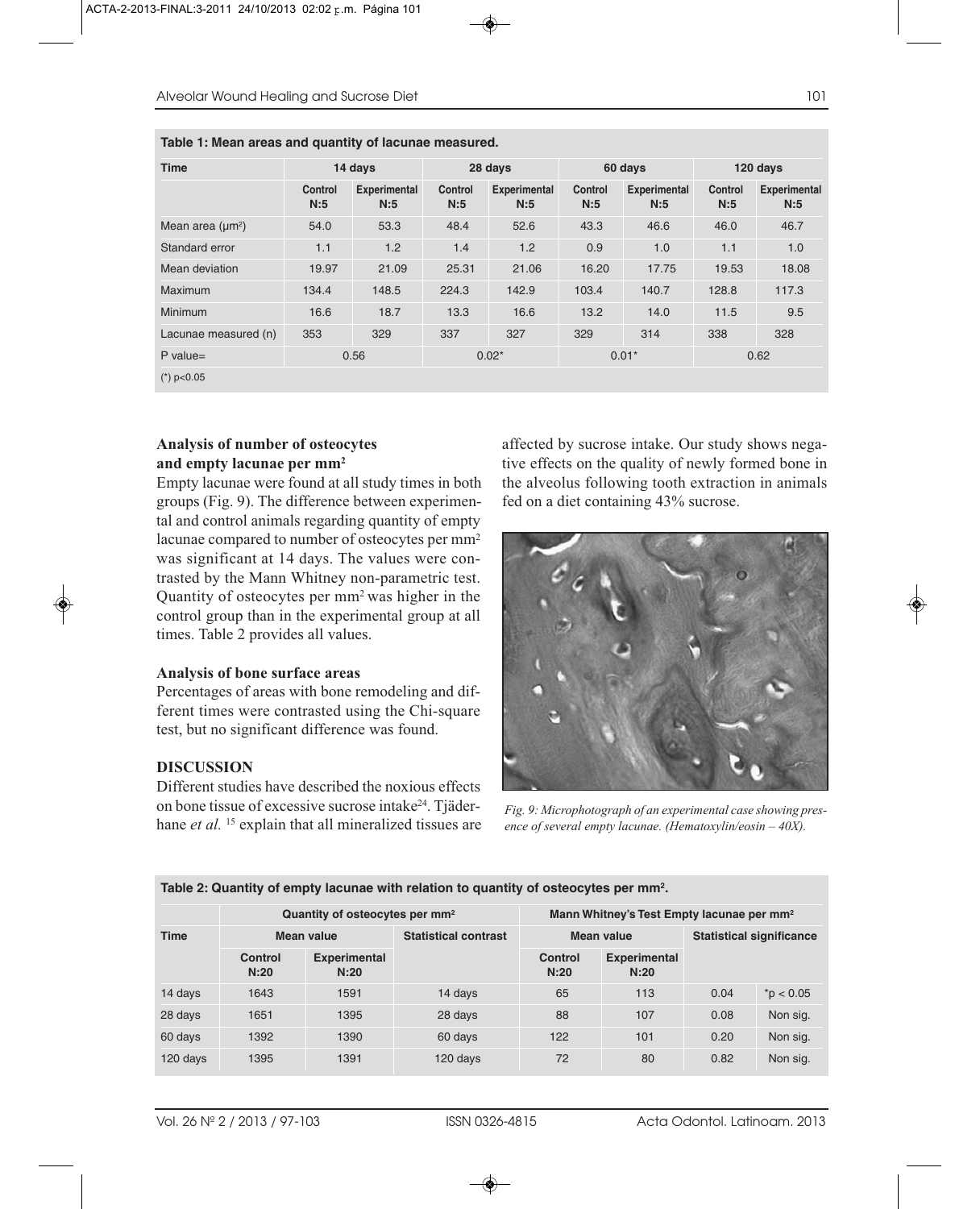Alveolar bone wound healing provides a sustainable model for studying bone formation in rats and may be considered a sensitive indicator of bone formation in normal conditions, as reported by Guglielmotti and Cabrini<sup>21</sup> and Devlin<sup>19</sup>, and under other conditions, as reported by Gorustovich (2004, 2008)<sup>17,20</sup> for alveolar bone histomorphometry with boron-deficient diet.

Some histological analyses suggest that at 21 days of alveolar wound healing the alveolus is occupied by a thin network of trabecular bone 25. Elsubeihi 26 reports that the process ends in the eighth week. However, Guglielmotti et al.<sup>27</sup> report maximum reticular bone formation and maximum alveolar volume at 14 days after extraction, young bone formation at 30 days and mature laminar bone alveolar filling at 60 days, by quantifying the alveolar response with an image analyzer. Our study agrees with this but follows bone formation and maturation up to 120 days, when bone sclerosis is very noticeable in the experimental cases. Studies by Hara et al.<sup>28</sup> and Lockwood<sup>29</sup> on high sucrose diets and by Van Schothorst<sup>30</sup> on a high lipids diet, showed that these kinds of diet produce hyperinsulinemia, resistance to insulin and increase in plasma glucose levels. Holl and Allen<sup>31</sup> reported that sucrose intake increases urinary excretion of calcium, sodium and zinc, with renal inhibition of calcium resorption. Clemens and Karsenty 32 reported that the osteoblast is an important target of insulin for controlling whole-body glucose homeostasis and regulating the osteocalcin activation mechanism to produce bone resorption.

The size of osteocyte lacunae may increase due to various factors. Ferreyra et al.<sup>33</sup> showed enlarged per-

### **ACKNOWLEDGMENTS**

The authors would like to thank the Department of Pathology at the School of Dentistry at Córdoba National University.

### **REFERENCES**

- 1. Felzani R. Cicatrización de los tejidos con interés en cirugía bucal: revisión de la literatura. Acta Odontol Venez 2005; 43:310-318.
- 2. Lopez J. Cirugía Oral. Interamericana, McGraw-Hill. Madrid, 1992;262-322.
- 3. Aarden EM, Burger EH, Nijweide PJ. Function of osteocytes in bone. J Cell Biochem 1994;55:287-99.
- 4. Burger EH, Klein-Nulend J. Mechanotransduction in bone role of the lacunocanalicular network. FASEB J. 1999; 13:S101-S12.

ilacunae associated to the application of orthodontic forces. Bozal *et al.*<sup>34</sup> reported osteocyte response to mechanical stimuli and inflammatory factors, which produce enlargement of their lacunae by osteolytic resorption, but with no change in cell volume. Krishnan and Davidovitch<sup>35</sup> describe osteocyte capacity to change its micro-environment in response to mechanical load. Thus, the change in size of osteocyte lacunae is related to the rigidity of the bone matrix, under normal conditions within a physiological range of size and density, for mechanical control of the forces applied on the bone tissue36.

Quing and Bonewald <sup>37</sup> reported that the osteocyte has access to a very large area of its lacuna and the removal of just one Ångström (Å) of mineral per osteocyte may significantly affect circulation and systemic ion levels. In a review of the literature on osteocytic osteolysis, Tetia and Zalloneb 38 infer that it may be related to bone mineral homeostasis.

The significant differences in histomorphometry of osteocyte lacunae that we found in the alveolus following extraction may be related to the regulation of bone remodeling and to changes in the osteocyte micro-environment in response to a diet which alters mineral metabolism and the way in which bone tissue adapts in order to maintain control of homeostasis.

To conclude, excessive sucrose intake produces modifications in the morphology and quality of newly formed bone tissue in the alveolus after tooth extraction in rats, but further studies are needed to analyze and understand the molecular and cellular mechanisms that take place in it.

### **CORRESPONDENCE**

Dr.María Anastasia Baró Villarrica 1155 Barrio Residencial América CP 5012, Córdoba, Argentina natibaro@hotmail.com

- 5. Gomez de Ferraris M, Campos Muñoz A. Histología y embriología bucodental. 2° Ed. Editorial Médica Panamericana. Madrid 2002;339-384.
- 6. Ericsson Y, Angmar-Mansson B, Flores M. Urinary mineral ion loss after sugar ingestion. Bone Miner 1990;9:233-237.
- 7. Li K-C, Zernicke RF, Barnard RJ, Li AF-Y. Effects of a high fat-sucrose diet on cortical bone morphology and biomechanics. Calcif Tissue Int 1990;47:308-313.
- 8. Tjäderhane L, Bäckman T, Larmas M. Effects of sucrose and xylitol on dentin formation and caries in rat molars. Eur J Oral Sci 1995;103:166-171.